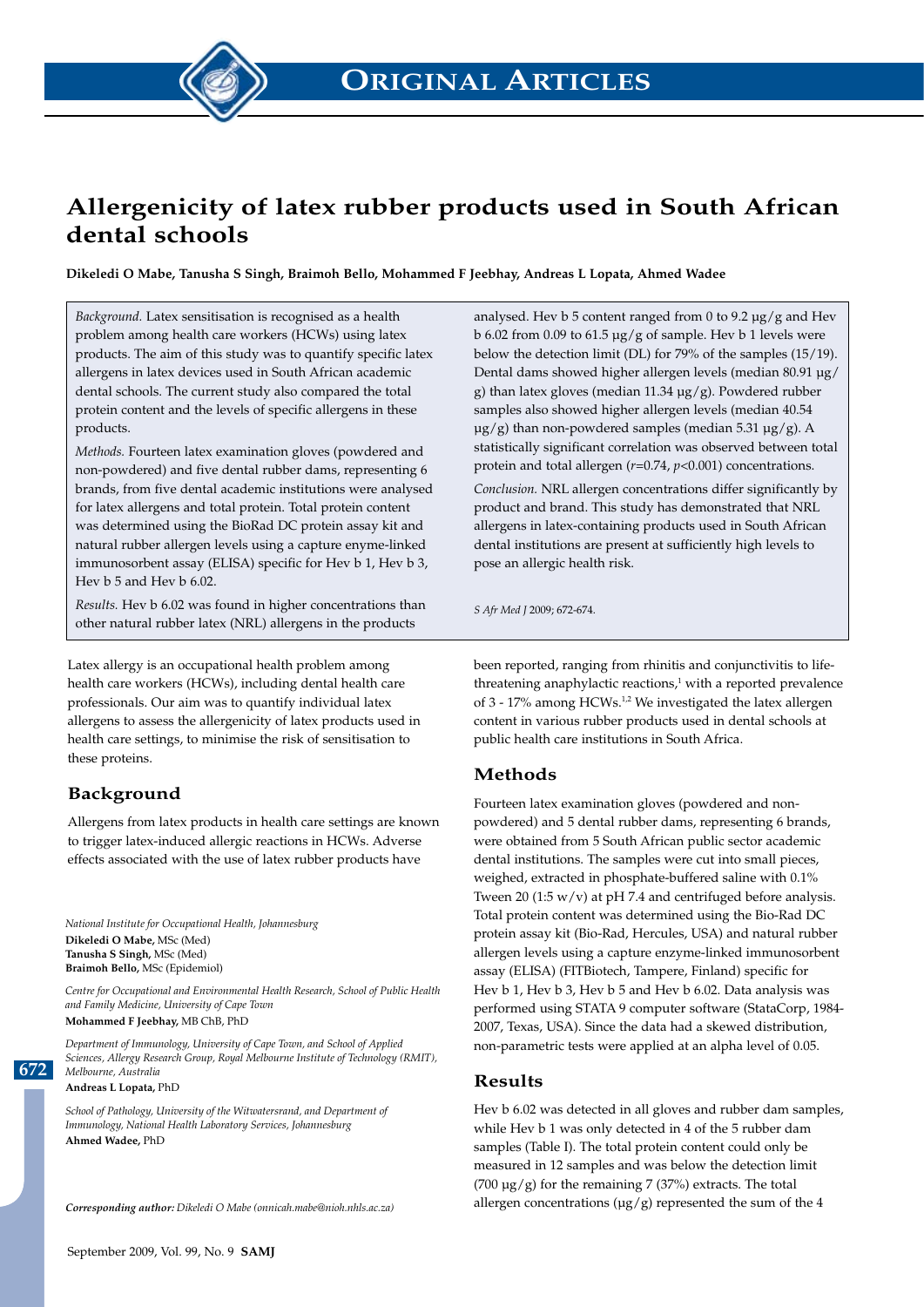|                  |                |                           | Allergen concentrations in extracts<br>$(\mu g/g \text{ of}glove)$ |          |          |                          |                                |                              |                |
|------------------|----------------|---------------------------|--------------------------------------------------------------------|----------|----------|--------------------------|--------------------------------|------------------------------|----------------|
| Sample<br>number | Sample<br>type | Powdered/non-<br>powdered | Hev $b1$                                                           | Hey b 3  |          | Hev $b\ 5$ Hev $b\ 6.02$ | Total* allergen<br>$(\mu g/g)$ | Total protein<br>$(\mu g/g)$ | Allergenicity* |
| 1                | Glove          | Powdered                  | $\boldsymbol{0}$                                                   | 0.10     | 9.20     | 38.39                    | 47.69                          | 3 1 3 0                      | High           |
| $\overline{2}$   | Glove          | Powdered                  | $\mathbf{0}$                                                       | $\theta$ | 0.27     | 46.09                    | 46.36                          | 2740                         | High           |
| 3                | Glove          | Powdered                  | $\mathbf{0}$                                                       | 2.69     | 6.87     | 15.46                    | 25.02                          | 3 1 8 0                      | High           |
| $\overline{4}$   | Glove          | Powdered                  | $\boldsymbol{0}$                                                   | 0.05     | 3.62     | 20.12                    | 23.79                          | 3 3 8 0                      | High           |
| 5                | Glove          | Powdered                  | $\boldsymbol{0}$                                                   | 0.22     | 4.10     | 11.64                    | 15.96                          | 2 0 8 0                      | High           |
| 6                | Glove          | Powdered                  | $\boldsymbol{0}$                                                   | 1.25     | 4.74     | 0.30                     | 6.29                           | <700                         | High           |
| $7^{\dagger}$    | Glove          | Powdered                  | $\boldsymbol{0}$                                                   | 0.45     | 0.30     | 2.75                     | 3.50                           | <700                         | High           |
| 8                | Glove          | Powdered                  | $\boldsymbol{0}$                                                   | $\theta$ | 2.84     | 0.56                     | 2.99                           | 770                          | High           |
| 9                | Glove          | Non-powdered              | $\boldsymbol{0}$                                                   | 24.71    | 0.24     | 11.09                    | 36.04                          | 2 1 5 0                      | High           |
| 10               | Glove          | Non-powdered              | $\boldsymbol{0}$                                                   | 17.43    | 1.96     | 0.09                     | 19.48                          | <700                         | High           |
| 11               | Glove          | Non-powdered              | $\boldsymbol{0}$                                                   | 2.13     | 4.23     | 0.36                     | 6.72                           | <700                         | High           |
| 12               | Glove          | Non-powdered              | $\boldsymbol{0}$                                                   | 3.67     | 2.32     | 0.23                     | 3.90                           | <700                         | High           |
| 13               | Glove          | Non-powdered              | $\boldsymbol{0}$                                                   | 3.59     | 2.45     | 0.15                     | 2.81                           | <700                         | High           |
| 14               | Glove          | Non-powdered              | $\mathbf{0}$                                                       | 0.58     | $\theta$ | 0.09                     | 0.67                           | <700                         | Moderate       |
| 15               | Dam            | Powdered                  | 7.90                                                               | 18.31    | 5.26     | 61.50                    | 92.97                          | 2790                         | High           |
| 16               | Dam            | Powdered                  | 0.31                                                               | 30.12    | 4.44     | 55.53                    | 90.40                          | 3 1 3 0                      | High           |
| 17               | Dam            | Powdered                  | 0.12                                                               | 25.69    | 3.26     | 51.84                    | 80.91                          | 3 2 3 0                      | High           |
| 18               | Dam            | Powdered                  | $\mathbf{0}$                                                       | 1.53     | 4.52     | 54.30                    | 60.35                          | 2610                         | High           |
| 19               | Dam            | Powdered                  | 0.72                                                               | 0.10     | 2.15     | 37.57                    | 40.54                          | 3 3 6 0                      | High           |

**Table I. Concentrations of 4 latex allergens compared with total extractable protein found in extracts of 19 latex rubber products used in South African academic dental care institutions** 

Detection limits (DL): Hev b 1=0.05 µg/g, Hev b 3=0.05 µg/g, Hev b 5=0.025 µg/g, Hev b 6.02=0.025 µg/g, total protein=700 µg/g.

Values below DL for allergens are recorded as zero.

 $^*$ Total allergen: sum of 4 allergens (0.15 µg/g low; >0.15 but < 1.15 µg/g moderate; >1.15 µg/g high<sup>5</sup>).

† Reduced protein.

allergens analysed. Total allergen content of latex products was categorised as low (0.15  $\mu$ g/g), moderate (>0.15  $\mu$ g/g and  $\langle 1.15 \,\mu g/g \rangle$  and high (>1.15  $\mu g/g$ ).<sup>3</sup>

Allergen concentrations among different latex products differed significantly in Hev b 1 (*p*< 0.001) and Hev b 6.02 (*p*=0.0022) between gloves and dental rubber dams. Similarly, there was a significant difference (*p*=0.035) in allergen concentrations between powdered (median =  $40.54 \text{ µg/g}$ ) and non-powdered (median =  $5.31 \mu g/g$ ) products. Total allergen from the 6 branded latex products also showed a significant difference (*p*=0.022) between products. Hygenic brand had the highest concentrations (median =  $80.91 \,\mu g/g$ ), followed by Medtex (median =  $24.40 \mu g/g$ ), Examtex (median = 11.34  $\mu$ g/g), Evergreen (median = 36.04  $\mu$ g/g), Afrika (median = 6.29  $\mu$ g/g), and LSP E.Z. Fit Ultra (median = 2.09  $\mu$ g/g). There was a high correlation between total allergen and total protein content in the latex rubber products analysed (*r*=0.74, *p*<0.001).

# **Discussion**

Ours was the first systematic study to quantify latex allergen content in latex products used in dental health care settings in South Africa. While 37% of samples obtained from products were below the detection limit (DL) for total protein, they had lower total allergen concentrations, but were still in the 'high allergenicity' category of natural rubber latex (NRL) allergen

content. These findings suggest that measuring protein alone is not useful for latex products containing proteins <700 µg/g of sample as the allergen content will be underestimated. Previous studies showed that the total protein levels of NRL gloves do not necessarily correlate with allergen content.<sup>4</sup> However, a significant correlation between total allergen and total protein shown in this study suggests that total protein can be used to screen for indirect estimation of the allergenicity of latex products, especially in under-resourced countries, as this assay is more cost-effective than the capture-ELISA. However, the limitation of the protein assay method is that it cannot differentiate between allergenic and non-allergenic proteins,<sup>5</sup> whereas the allergen content provides better insight into the concentrations of NRL allergenic proteins.

The allergenicity of NRL products can be estimated by measuring the levels of 4 allergens (Hev b 1, Hev b 3, Hev b 5 and Hev b 6.02)1,3 as used in our study. Yeang *et al*. suggested that Hev b 13 (combined with Hev b 5) could be used as allergen markers to estimate glove allergenicity.<sup>6</sup> However, Hev b 13 was not measured in our study as it was not included in the available assay kit used for the product analysis. Furthermore, Hev b 1 could not be detected in gloves but was detectable in all dental rubber dams analysed. Hev b 1 was demonstrated to be the dominant allergen in latex gloves used by medical personnel in Taiwan.4 Hev b 5 and Hev b 6.02 allergens, which have been detected in gloves of



**673**